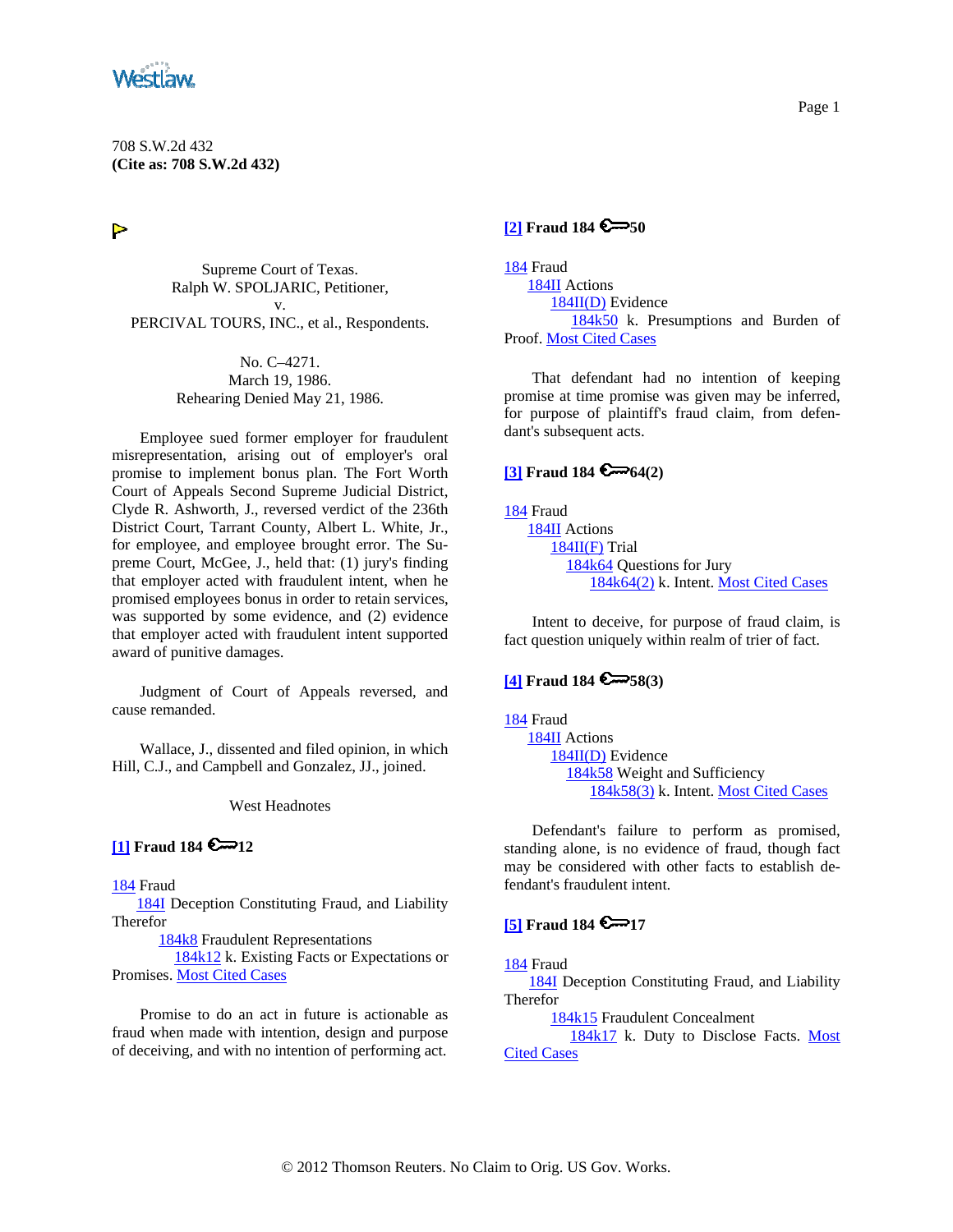### <span id="page-1-0"></span>708 S.W.2d 432 **(Cite as: 708 S.W.2d 432)**

Defendant's silence is equivalent to false representation, where particular circumstances impose on a defendant a duty to speak and he deliberately remained silent.

#### **[\[6\]](#page-3-0) Fraud 184 58(1)**

[184](http://www.westlaw.com/KeyNumber/Default.wl?rs=dfa1.0&vr=2.0&CMD=KEY&DocName=184) Fraud [184II](http://www.westlaw.com/KeyNumber/Default.wl?rs=dfa1.0&vr=2.0&CMD=KEY&DocName=184II) Actions [184II\(D\)](http://www.westlaw.com/KeyNumber/Default.wl?rs=dfa1.0&vr=2.0&CMD=KEY&DocName=184II%28D%29) Evidence [184k58](http://www.westlaw.com/KeyNumber/Default.wl?rs=dfa1.0&vr=2.0&CMD=KEY&DocName=184k58) Weight and Sufficiency [184k58\(1\)](http://www.westlaw.com/KeyNumber/Default.wl?rs=dfa1.0&vr=2.0&CMD=KEY&DocName=184k58%281%29) k. In General. [Most Cited](http://www.westlaw.com/Digest/Default.wl?rs=dfa1.0&vr=2.0&CMD=MCC&DocName=184k58%281%29)  [Cases](http://www.westlaw.com/Digest/Default.wl?rs=dfa1.0&vr=2.0&CMD=MCC&DocName=184k58%281%29)

Jury's finding that employer acted with fraudulent intent, when it promised employee bonus in order to retain services, was supported by evidence that employer for eight months did not sign draft of bonus plan and falsely informed employee that his attorneys were reviewing draft.

## **[\[7\]](#page-3-0) Fraud 184 6-61**

[184](http://www.westlaw.com/KeyNumber/Default.wl?rs=dfa1.0&vr=2.0&CMD=KEY&DocName=184) Fraud [184II](http://www.westlaw.com/KeyNumber/Default.wl?rs=dfa1.0&vr=2.0&CMD=KEY&DocName=184II) Actions [184II\(E\)](http://www.westlaw.com/KeyNumber/Default.wl?rs=dfa1.0&vr=2.0&CMD=KEY&DocName=184II%28E%29) Damages [184k61](http://www.westlaw.com/KeyNumber/Default.wl?rs=dfa1.0&vr=2.0&CMD=KEY&DocName=184k61) k. Exemplary. [Most Cited Cases](http://www.westlaw.com/Digest/Default.wl?rs=dfa1.0&vr=2.0&CMD=MCC&DocName=184k61)

Finding of intent to harm or conscious indifference to rights of others supports award of exemplary damages in fraudulent misrepresentation case.

# **[\[8\]](#page-3-0) Fraud 184 58(1)**

[184](http://www.westlaw.com/KeyNumber/Default.wl?rs=dfa1.0&vr=2.0&CMD=KEY&DocName=184) Fraud [184II](http://www.westlaw.com/KeyNumber/Default.wl?rs=dfa1.0&vr=2.0&CMD=KEY&DocName=184II) Actions [184II\(D\)](http://www.westlaw.com/KeyNumber/Default.wl?rs=dfa1.0&vr=2.0&CMD=KEY&DocName=184II%28D%29) Evidence [184k58](http://www.westlaw.com/KeyNumber/Default.wl?rs=dfa1.0&vr=2.0&CMD=KEY&DocName=184k58) Weight and Sufficiency [184k58\(1\)](http://www.westlaw.com/KeyNumber/Default.wl?rs=dfa1.0&vr=2.0&CMD=KEY&DocName=184k58%281%29) k. In General. [Most Cited](http://www.westlaw.com/Digest/Default.wl?rs=dfa1.0&vr=2.0&CMD=MCC&DocName=184k58%281%29) 

**[Cases](http://www.westlaw.com/Digest/Default.wl?rs=dfa1.0&vr=2.0&CMD=MCC&DocName=184k58%281%29)** 

Evidence that employer fraudulently promised employees bonus in order to retain services was sufficient to support award of exemplary damages.

**\*433** Timothy F. Lee, Schmidt & Matthews P.C., Houston, Roy L. Stacy, Calhoun, Gump, Spillman & Stacy, Dallas, for petitioner.

Richard L. Brown, Robert W. Blair, Thomas H. Law, Law, Snakard, Brown & Gambill, Fort Worth, for respondents.

#### McGEE, Justice.

This is a fraudulent misrepresentation case. Ralph Spoljaric sued his former employer for breach of a promise to implement a bonus plan. The trial court rendered judgment for Spoljaric and in an unpublished opinion the court of appeals reversed that judgment and rendered judgment for Percival Tours. The principal question before us is whether there is some evidence to support the jury's finding that the employer did not intend to implement a bonus plan at the time he promised to do so. Because we hold there is some evidence to support the jury's finding, we reverse the judgment of the court of appeals and remand the cause to that court for further consideration.

In March, 1978, Ralph W. Spoljaric negotiated with Jessie L. Upchurch, president of Percival Tours, Inc., for Spoljaric's employment with Percival. The parties entered into a written two-year employment contract. Spoljaric took the position of vice president of finance and accountancy at an annual salary of \$42,000 per year.

Toward the end of the two-year contract, Spoljaric began to make plans for his future. He made contacts in New York and initiated talks with Upchurch for a new employment contract. In December, 1979, Spoljaric and Upchurch met. Upchurch offered Spoljaric a salary of \$50,000 per year to remain with Percival Tours but refused to enter into a second written contract. Spoljaric declined this offer.

The two met the next day, and Spoljaric counteroffered for a salary of \$70,000 without a written contract. Upchurch agreed to the higher salary. The two also discussed Spoljaric's increased responsibilities to the company due to the resignation of Mario Balestrieri, executive vice president of operations.

Approximately two weeks later, a third meeting was held between Spoljaric, Upchurch, and Balestrieri. Balestrieri agreed to stay with Percival at the same terms as Spoljaric. A bonus plan was also discussed. Under the proposed plan, Spoljaric and Balestrieri would be paid a 5 percent bonus on any improvement over Percival's net operating loss of 2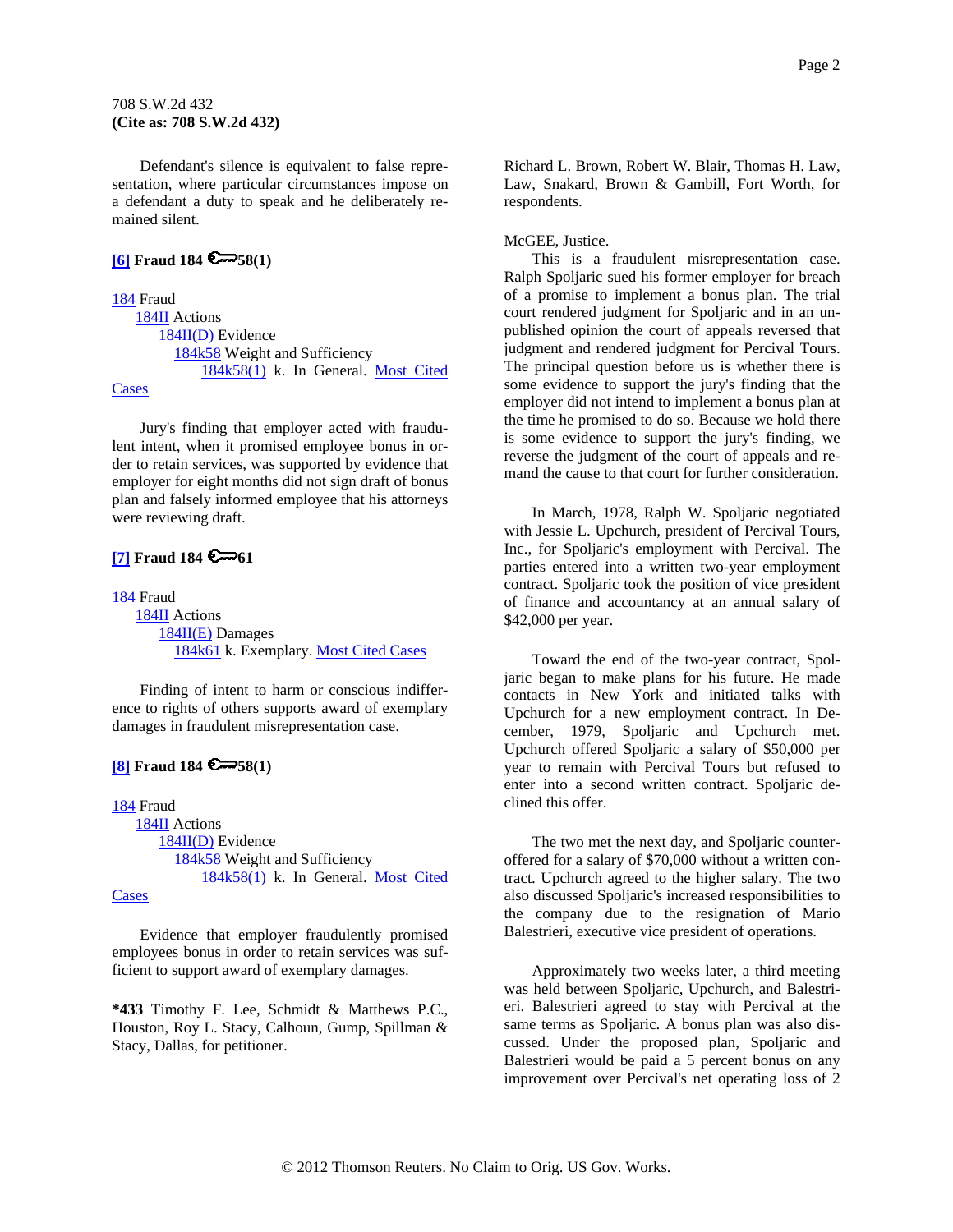<span id="page-2-0"></span>million dollars. The bonus would be paid when the company **\*434** realized a profit. Upchurch instructed Spoljaric to formalize a plan in writing.

It took almost two months for Spoljaric to draft a bonus plan. He gave the draft to Upchurch for his approval. Because Upchurch objected to certain parts, he instructed his corporate secretary, G. Lisle, to draft an alternate provision dealing with the voluntary termination of executive officers. Lisle drafted the requested provision and Upchurch approved the amended bonus plan. However, the record is silent whether Spoljaric ever saw the new amended bonus plan. Spoljaric and Balestrieri made several inquiries over the next eight months about the status of the proposed bonus plan. Upchurch told them that his New York lawyers were reviewing the plan.

In October, 1980, Percival Tours purchased Jackson Travel Agency, Inc., and Jackson Tours. A press release announced that Robert Jackson would thereafter serve as the president and chief operating officer of Percival Tours. Spoljaric read the press release and believed that Jackson had taken his position.

On October 9, 1980, Spoljaric talked to Jackson concerning his position with Percival Tours and the proposed bonus arrangement. Jackson told Spoljaric that he had no knowledge of either. At Spoljaric's request, Jackson approached Upchurch with the original bonus plan draft. Upchurch read it and said that he had no intention of signing it. When Jackson related this to Spoljaric, Spoljaric walked off the job.

Spoljaric brought suit against Percival Tours, Inc., Upchurch Corporation, and Jessie L. Upchurch for breach of oral contract and fraudulent misrepresentation. In answer to issues, the jury found that  $(1)$ Upchurch promised Spoljaric that a bonus plan would be implemented to pay Spoljaric a bonus for improvements in Percival's financial condition, (2) this representation was false, (3) when this representation was made, Upchurch did not intend to keep the promise, (4) Spoljaric justifiably relied on this representation to his detriment, and (5) Upchurch breached the oral contract to pay Spoljaric a bonus. The jury awarded Spoljaric \$30,000 in actual damages and \$750,000 in punitive damages for fraudulent misrepresentation. The trial court directed a remittitur of \$690,000 of the punitive damages. Spoljaric remitted

this amount under protest, and the trial court rendered judgment on the balance of the jury findings.

Upchurch appealed. The court of appeals reversed and rendered, holding there was no evidence to support the jury's finding that Upchurch did not intend to implement a bonus plan and there was factually insufficient evidence to uphold the oral contract. The court of appeals did not reach Spoljaric's cross-point concerning remittitur.

Spoljaric contends there is legally sufficient evidence to support the jury's finding that Upchurch did not intend to keep his promise to set up a bonus plan. In reviewing a legal sufficiency point, this court will consider the record as a whole, viewing the evidence and inferences most favorable to the jury verdict and disregarding all other evidence and inferences. *[Garza](http://www.westlaw.com/Find/Default.wl?rs=dfa1.0&vr=2.0&DB=713&FindType=Y&SerialNum=1965129312)  [v. Alviar,](http://www.westlaw.com/Find/Default.wl?rs=dfa1.0&vr=2.0&DB=713&FindType=Y&SerialNum=1965129312)* [395 S.W.2d 821 \(Tex.1965\).](http://www.westlaw.com/Find/Default.wl?rs=dfa1.0&vr=2.0&DB=713&FindType=Y&SerialNum=1965129312)

 $[1][2][3]$  A promise to do an act in the future is actionable fraud when made with the intention, design and purpose of deceiving, and with no intention of performing the act. *[Stanfield v. O'Boyle,](http://www.westlaw.com/Find/Default.wl?rs=dfa1.0&vr=2.0&DB=713&FindType=Y&ReferencePositionType=S&SerialNum=1971129514&ReferencePosition=272)* [462](http://www.westlaw.com/Find/Default.wl?rs=dfa1.0&vr=2.0&DB=713&FindType=Y&ReferencePositionType=S&SerialNum=1971129514&ReferencePosition=272)  [S.W.2d 270, 272 \(Tex.1971\);](http://www.westlaw.com/Find/Default.wl?rs=dfa1.0&vr=2.0&DB=713&FindType=Y&ReferencePositionType=S&SerialNum=1971129514&ReferencePosition=272) *[Turner v. Biscoe,](http://www.westlaw.com/Find/Default.wl?rs=dfa1.0&vr=2.0&DB=713&FindType=Y&ReferencePositionType=S&SerialNum=1943102542&ReferencePosition=119)* [141](http://www.westlaw.com/Find/Default.wl?rs=dfa1.0&vr=2.0&DB=713&FindType=Y&ReferencePositionType=S&SerialNum=1943102542&ReferencePosition=119)  [Tex. 197, 199, 171 S.W.2d 118, 119 \(Tex.Comm'n](http://www.westlaw.com/Find/Default.wl?rs=dfa1.0&vr=2.0&DB=713&FindType=Y&ReferencePositionType=S&SerialNum=1943102542&ReferencePosition=119)  [App.1943, opinion adopted\).](http://www.westlaw.com/Find/Default.wl?rs=dfa1.0&vr=2.0&DB=713&FindType=Y&ReferencePositionType=S&SerialNum=1943102542&ReferencePosition=119) While a party's intent is determined at the time the party made the representation, it may be inferred from the party's subsequent acts after the representation is made. *[Chicago, T. &](http://www.westlaw.com/Find/Default.wl?rs=dfa1.0&vr=2.0&DB=712&FindType=Y&ReferencePositionType=S&SerialNum=1892000156&ReferencePosition=474)  [M.C. Ry. Co. v. Titterington,](http://www.westlaw.com/Find/Default.wl?rs=dfa1.0&vr=2.0&DB=712&FindType=Y&ReferencePositionType=S&SerialNum=1892000156&ReferencePosition=474)* [84 Tex. 218, 223, 19](http://www.westlaw.com/Find/Default.wl?rs=dfa1.0&vr=2.0&DB=712&FindType=Y&ReferencePositionType=S&SerialNum=1892000156&ReferencePosition=474)  [S.W. 472, 474 \(1892\)](http://www.westlaw.com/Find/Default.wl?rs=dfa1.0&vr=2.0&DB=712&FindType=Y&ReferencePositionType=S&SerialNum=1892000156&ReferencePosition=474); *see [Smith v. Jungkind,](http://www.westlaw.com/Find/Default.wl?rs=dfa1.0&vr=2.0&DB=713&FindType=Y&ReferencePositionType=S&SerialNum=1952122056&ReferencePosition=599)* [252](http://www.westlaw.com/Find/Default.wl?rs=dfa1.0&vr=2.0&DB=713&FindType=Y&ReferencePositionType=S&SerialNum=1952122056&ReferencePosition=599)  [S.W.2d 596, 599 \(Tex.Civ.App.—Austin 1952, writ](http://www.westlaw.com/Find/Default.wl?rs=dfa1.0&vr=2.0&DB=713&FindType=Y&ReferencePositionType=S&SerialNum=1952122056&ReferencePosition=599)  [ref'd\)](http://www.westlaw.com/Find/Default.wl?rs=dfa1.0&vr=2.0&DB=713&FindType=Y&ReferencePositionType=S&SerialNum=1952122056&ReferencePosition=599). Intent is a fact question uniquely within the realm of the trier of fact because it so depends upon the credibility of the witnesses and the weight to be given to their testimony. *See [Benoit v. Wilson,](http://www.westlaw.com/Find/Default.wl?rs=dfa1.0&vr=2.0&DB=713&FindType=Y&ReferencePositionType=S&SerialNum=1951102013&ReferencePosition=796)* [150](http://www.westlaw.com/Find/Default.wl?rs=dfa1.0&vr=2.0&DB=713&FindType=Y&ReferencePositionType=S&SerialNum=1951102013&ReferencePosition=796)  [Tex. 273, 281, 239 S.W.2d 792, 796–797 \(1951\).](http://www.westlaw.com/Find/Default.wl?rs=dfa1.0&vr=2.0&DB=713&FindType=Y&ReferencePositionType=S&SerialNum=1951102013&ReferencePosition=796)

**\*435** [\[4\]](#page-0-0) Failure to perform, standing alone, is no evidence of the promissor's intent not to perform when the promise was made. However, that fact is a circumstance to be considered with other facts to establish intent. *[Titterington,](http://www.westlaw.com/Find/Default.wl?rs=dfa1.0&vr=2.0&DB=712&FindType=Y&ReferencePositionType=S&SerialNum=1892000156&ReferencePosition=474)* [19 S.W. at 474;](http://www.westlaw.com/Find/Default.wl?rs=dfa1.0&vr=2.0&DB=712&FindType=Y&ReferencePositionType=S&SerialNum=1892000156&ReferencePosition=474) *[King v.](http://www.westlaw.com/Find/Default.wl?rs=dfa1.0&vr=2.0&DB=712&FindType=Y&ReferencePositionType=S&SerialNum=1926126710&ReferencePosition=573)  [Wise,](http://www.westlaw.com/Find/Default.wl?rs=dfa1.0&vr=2.0&DB=712&FindType=Y&ReferencePositionType=S&SerialNum=1926126710&ReferencePosition=573)* [282 S.W. 570, 573 \(Tex.Comm'n App.1926,](http://www.westlaw.com/Find/Default.wl?rs=dfa1.0&vr=2.0&DB=712&FindType=Y&ReferencePositionType=S&SerialNum=1926126710&ReferencePosition=573)  [judgmt adopted\)](http://www.westlaw.com/Find/Default.wl?rs=dfa1.0&vr=2.0&DB=712&FindType=Y&ReferencePositionType=S&SerialNum=1926126710&ReferencePosition=573). Since intent to defraud is not susceptible to direct proof, it invariably must be prove[n](http://www.westlaw.com/Find/Default.wl?rs=dfa1.0&vr=2.0&DB=713&FindType=Y&ReferencePositionType=S&SerialNum=1951122125&ReferencePosition=737)  by circumstantial evidence. *[Maulding v. Niemeyer,](http://www.westlaw.com/Find/Default.wl?rs=dfa1.0&vr=2.0&DB=713&FindType=Y&ReferencePositionType=S&SerialNum=1951122125&ReferencePosition=737)* [241 S.W.2d 733, 737 \(Tex.Civ.App.—El Paso 1951\)](http://www.westlaw.com/Find/Default.wl?rs=dfa1.0&vr=2.0&DB=713&FindType=Y&ReferencePositionType=S&SerialNum=1951122125&ReferencePosition=737) (orig. proceeding); *[Turner v. Biscoe,](http://www.westlaw.com/Find/Default.wl?rs=dfa1.0&vr=2.0&DB=713&FindType=Y&ReferencePositionType=S&SerialNum=1943102542&ReferencePosition=119)* [171 S.W.2d at](http://www.westlaw.com/Find/Default.wl?rs=dfa1.0&vr=2.0&DB=713&FindType=Y&ReferencePositionType=S&SerialNum=1943102542&ReferencePosition=119)  [119.](http://www.westlaw.com/Find/Default.wl?rs=dfa1.0&vr=2.0&DB=713&FindType=Y&ReferencePositionType=S&SerialNum=1943102542&ReferencePosition=119) "Slight circumstantial evidence" of fraud, when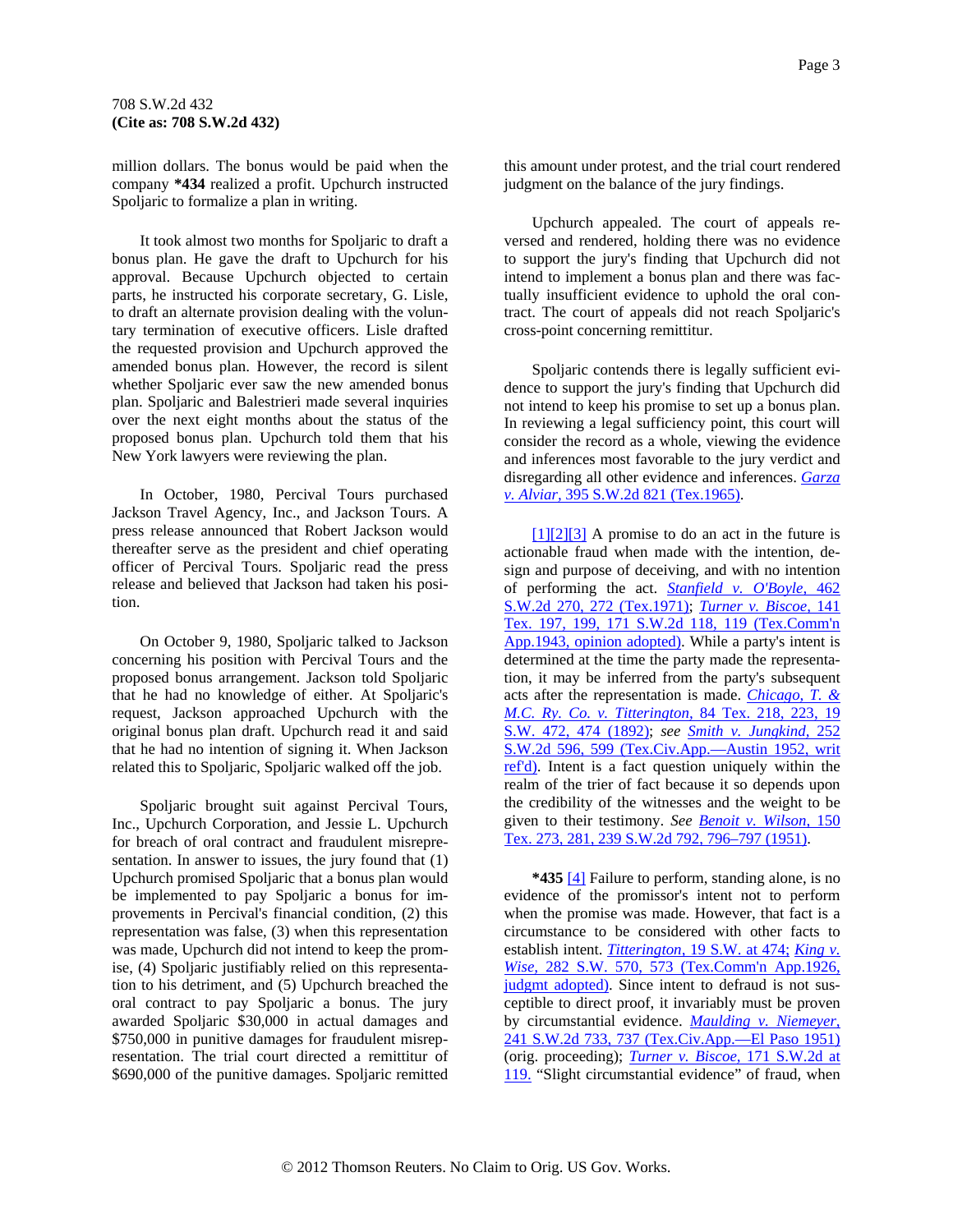<span id="page-3-0"></span>considered with the breach of promise to perform, is sufficient to support a finding of fraudulent intent. *[Niemeyer,](http://www.westlaw.com/Find/Default.wl?rs=dfa1.0&vr=2.0&DB=713&FindType=Y&ReferencePositionType=S&SerialNum=1951122125&ReferencePosition=738)* [241 S.W.2d at 738](http://www.westlaw.com/Find/Default.wl?rs=dfa1.0&vr=2.0&DB=713&FindType=Y&ReferencePositionType=S&SerialNum=1951122125&ReferencePosition=738).

Courts have held a party's denial that he ever made a promise is a factor showing no intent to perform when he made the promise. *[Stone v. Williams,](http://www.westlaw.com/Find/Default.wl?rs=dfa1.0&vr=2.0&DB=713&FindType=Y&ReferencePositionType=S&SerialNum=1962130102&ReferencePosition=155)* [358 S.W.2d 151, 155 \(Tex.Civ.App.—Houston 1962,](http://www.westlaw.com/Find/Default.wl?rs=dfa1.0&vr=2.0&DB=713&FindType=Y&ReferencePositionType=S&SerialNum=1962130102&ReferencePosition=155)  [writ ref'd n.r.e.\)](http://www.westlaw.com/Find/Default.wl?rs=dfa1.0&vr=2.0&DB=713&FindType=Y&ReferencePositionType=S&SerialNum=1962130102&ReferencePosition=155). *See also [O'Boyle,](http://www.westlaw.com/Find/Default.wl?rs=dfa1.0&vr=2.0&DB=713&FindType=Y&ReferencePositionType=S&SerialNum=1971129514&ReferencePosition=272)* [462 S.W.2d at](http://www.westlaw.com/Find/Default.wl?rs=dfa1.0&vr=2.0&DB=713&FindType=Y&ReferencePositionType=S&SerialNum=1971129514&ReferencePosition=272)  [272.](http://www.westlaw.com/Find/Default.wl?rs=dfa1.0&vr=2.0&DB=713&FindType=Y&ReferencePositionType=S&SerialNum=1971129514&ReferencePosition=272) (Denial of a promise coupled with failure to perform the promise is some evidence of fraudulent intent). No pretense of performance by the defendant has also been held to be a factor showing lack of intent. *[Titterington,](http://www.westlaw.com/Find/Default.wl?rs=dfa1.0&vr=2.0&DB=712&FindType=Y&ReferencePositionType=S&SerialNum=1892000156&ReferencePosition=474)* [19 S.W. at 474.](http://www.westlaw.com/Find/Default.wl?rs=dfa1.0&vr=2.0&DB=712&FindType=Y&ReferencePositionType=S&SerialNum=1892000156&ReferencePosition=474)

The record shows that Upchurch agreed to implement a bonus plan when he was faced with the prospect of losing two executive vice-presidents, Spoljaric and Balestrieri. Viewing this evidence and the inferences therefrom in support of the jury verdict, it is fair to say the jury reasonably believed Upchurch used the bonus plan as an inducement to keep Spoljaric and Balestrieri from leaving the agency.

[\[5\]](#page-0-0) Spoljaric, Balestrieri, and Upchurch tacitly agreed to parts of a bonus plan in December, 1979; but, no plan was implemented by October, 1980, the date Spoljaric left the agency. Eight months passed from the time Spoljaric gave Upchurch a draft of the bonus plan for his approval. Over this period, Spoljaric and Balestrieri made inquiries whether Upchurch was going to approve the proposed plan. Upchurch told them that his New York lawyers were reviewing it. This testimony conflicts with Lisle's testimony that Upchurch had approved an "amended" plan shortly after receiving Spoljaric's draft of a bonus plan. Upchurch had a duty to tell Spoljaric and Balestrieri that he had approved an amended plan. When the particular circumstances impose on a person a duty to speak and he deliberately remains silent, his silence is equivalent to a false representation. *[Smith v. National Resort Communities, Inc.,](http://www.westlaw.com/Find/Default.wl?rs=dfa1.0&vr=2.0&DB=713&FindType=Y&ReferencePositionType=S&SerialNum=1979130724&ReferencePosition=658)* [585](http://www.westlaw.com/Find/Default.wl?rs=dfa1.0&vr=2.0&DB=713&FindType=Y&ReferencePositionType=S&SerialNum=1979130724&ReferencePosition=658)  [S.W.2d 655, 658 \(Tex.1979\).](http://www.westlaw.com/Find/Default.wl?rs=dfa1.0&vr=2.0&DB=713&FindType=Y&ReferencePositionType=S&SerialNum=1979130724&ReferencePosition=658) These circumstances are consistent with Upchurch's lack of intent to keep his promise and no pretense of implementing a bonus plan.

[\[6\]](#page-1-0) The record shows that Upchurch refused to give Spoljaric a written employment contract after Spoljaric's first contract expired, while he gave written contracts to Jackson and other employees in similar positions. Conversely, Upchurch insisted on a written bonus plan over an oral agreement to its terms. The jury could have inferred that Upchurch's course of conduct in agreeing to a bonus plan when faced with the prospect of losing Spoljaric and Balestrieri and the inconsistency of Upchurch's insistence on an *oral* employment contract and on a *written* bonus plan is circumstantial evidence that Upchurch never intended to implement a bonus plan. This inference is strengthened by Upchurch's testimony at trial that his other bonus plans were "all being honored to the letter."

There is testimony that can be construed as a denial by Upchurch of his promise to implement a bonus plan. Robert Jackson testified that the day Spoljaric left, Spoljaric asked him to inquire whether Upchurch had approved a bonus plan. Jackson approached Upchurch and handed a copy of Spoljaric's proposed bonus plan to Upchurch, who read it and said, "I have no intention of signing this." This testimony is inconsistent with the fact that Upchurch approved an "amended" plan many months earlier. Upchurch's failure to explain his unequivocal statement that he had approved an amended bonus plan is indicative **\*436** of Upchurch's intent not to implement a bonus plan.

Considering all of the circumstantial evidence of Upchurch's lack of intent in conjunction with Upchurch's failure to keep his promise, we hold that a fact issue of Upchurch's intent was raised sufficient to submit the issue to the jury and that there is some evidence to support the jury's answer.

[\[7\]\[8\]](#page-1-0) Spoljaric asserts that there is legally sufficient evidence to support the jury's award of punitive damages for fraudulent misrepresentation. A finding of intent to harm or conscious indifference to the rights of others will support an award of exemplary damages. *[Trenholm v. Ratcliff,](http://www.westlaw.com/Find/Default.wl?rs=dfa1.0&vr=2.0&DB=713&FindType=Y&ReferencePositionType=S&SerialNum=1983109861&ReferencePosition=933)* [646 S.W.2d 927, 933](http://www.westlaw.com/Find/Default.wl?rs=dfa1.0&vr=2.0&DB=713&FindType=Y&ReferencePositionType=S&SerialNum=1983109861&ReferencePosition=933)  [\(Tex.1983\).](http://www.westlaw.com/Find/Default.wl?rs=dfa1.0&vr=2.0&DB=713&FindType=Y&ReferencePositionType=S&SerialNum=1983109861&ReferencePosition=933) In *Trenholm,* this court held that a fraudulent inducement was enough to support at least a finding of conscious indifference. *Id.* Our holding of some evidence to support Upchurch's intent to induce Spoljaric by a false representation is some evidence of conscious indifference. Therefore, there is some evidence to support a jury award of punitive damages.